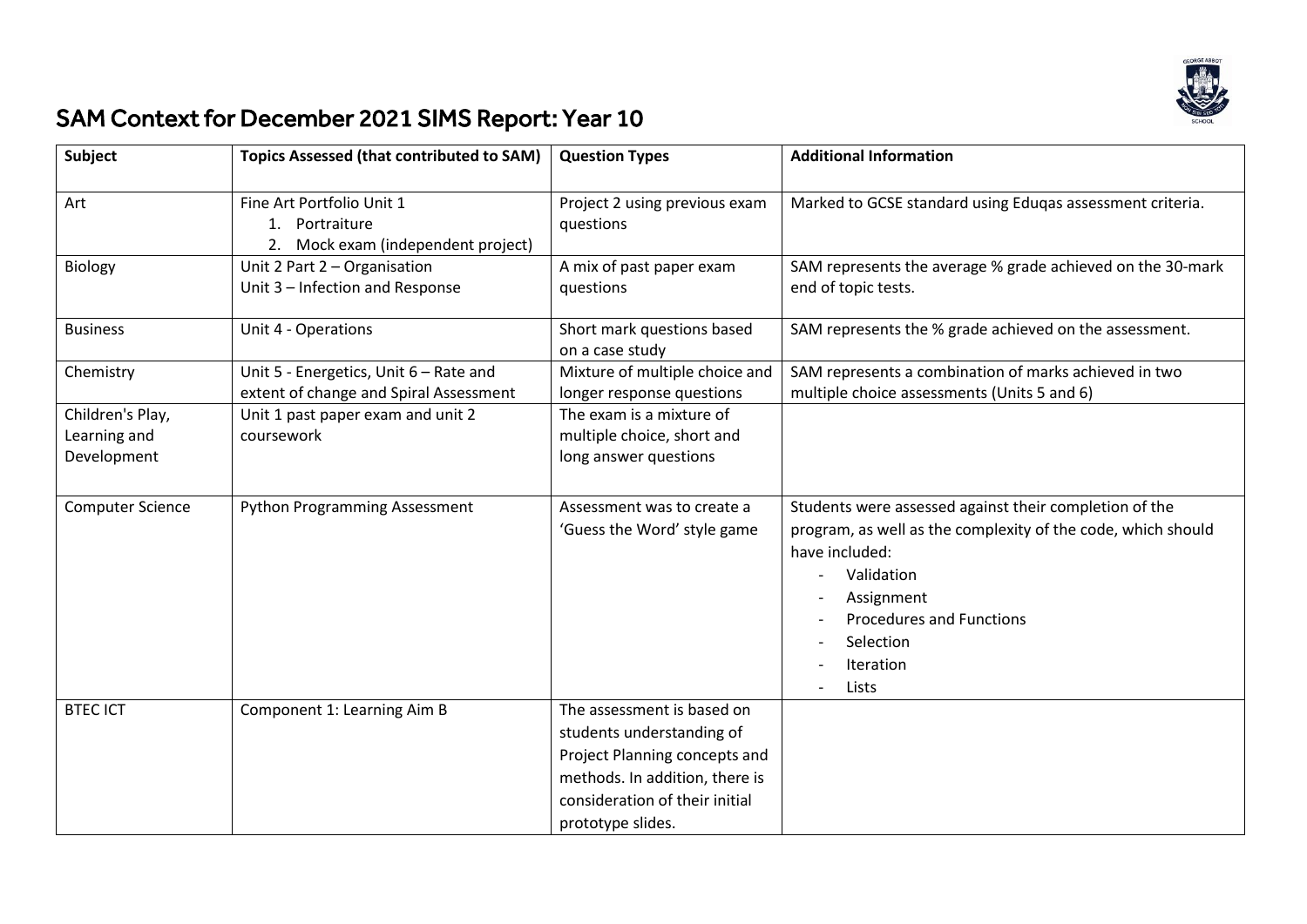

## SAM Context for December 2021 SIMS Report: Year 10

| Design and            | Engineering - Metal working practical          |                                  | SAM grade reflects a combination of both practical and design / |
|-----------------------|------------------------------------------------|----------------------------------|-----------------------------------------------------------------|
| Technology            | and theory work                                |                                  | theory work.                                                    |
|                       |                                                |                                  | Excellent $-85%$ +                                              |
|                       | Product Design - Wood working                  |                                  | Good $-65% +$                                                   |
|                       | practical skills and design theory             |                                  | Satisfactory - 50% +                                            |
|                       |                                                |                                  | Aspiring $-30% +$                                               |
| Drama                 | Component 1 mock - written portfolio           | C.1 Analyse, evaluation          | GCSE Edexcel Drama marking criteria used.                       |
|                       | Component 3 practice Live theatre              | C.3 performer questions          |                                                                 |
|                       | reviews, written work.                         | (acting-vocal, physical),        |                                                                 |
|                       |                                                | designer questions (costume,     |                                                                 |
|                       |                                                | set, lighting, sound, staging).  |                                                                 |
| English               | Literature Paper 2 anthology poetry            | 'Compare the ways romantic       | The SAM has been calculated as a percentage - the marks are     |
|                       | assessment.                                    | love is presented in When we     | out of 30 on the assessment.                                    |
|                       |                                                | two Parted and one other         |                                                                 |
|                       |                                                | poem in the anthology'.          |                                                                 |
| Food & Nutrition      | Practice NEA2 - Pregnancy - choice of          |                                  | SAM grade is based on 21% choice and planning, 65% practical,   |
|                       | dishes, planning, practical, nutritional and   |                                  | 14% evaluating as per the GCSE NEA2                             |
|                       | sensory evaluation.                            |                                  |                                                                 |
| Hair and Beauty       | Portfolio                                      |                                  |                                                                 |
| <b>GCSE Dance</b>     |                                                |                                  |                                                                 |
| Geography             | <b>Development Dynamics</b>                    | Multiple Choice knowledge        | This was a multiple choice assessment that has been used to     |
|                       |                                                | test                             | gauge student understanding as opposed to developing exam       |
|                       |                                                |                                  | technique                                                       |
| <b>Graphic Design</b> | Funko Pop Project - coursework.                | Students have produced a         | Marked to GCSE standard using AQA assessment criteria.          |
|                       |                                                | series of digital designs and 3D |                                                                 |
|                       |                                                | model making.                    |                                                                 |
| History               | Across two different assessments:              | Over the two separate            | SAM represents an average of the two assessments. Please        |
|                       | Crime and Punishment through time<br>$\bullet$ | assessments, a practice Paper    | refer to students' marked work and feedback for insights into   |
|                       | Whitechapel<br>$\bullet$                       | 1 has been sat by each class. A  | areas for improvement.                                          |
|                       |                                                | mixture of short description     |                                                                 |
|                       |                                                | and longer essays, with source   |                                                                 |
|                       |                                                | analysis skills.                 |                                                                 |